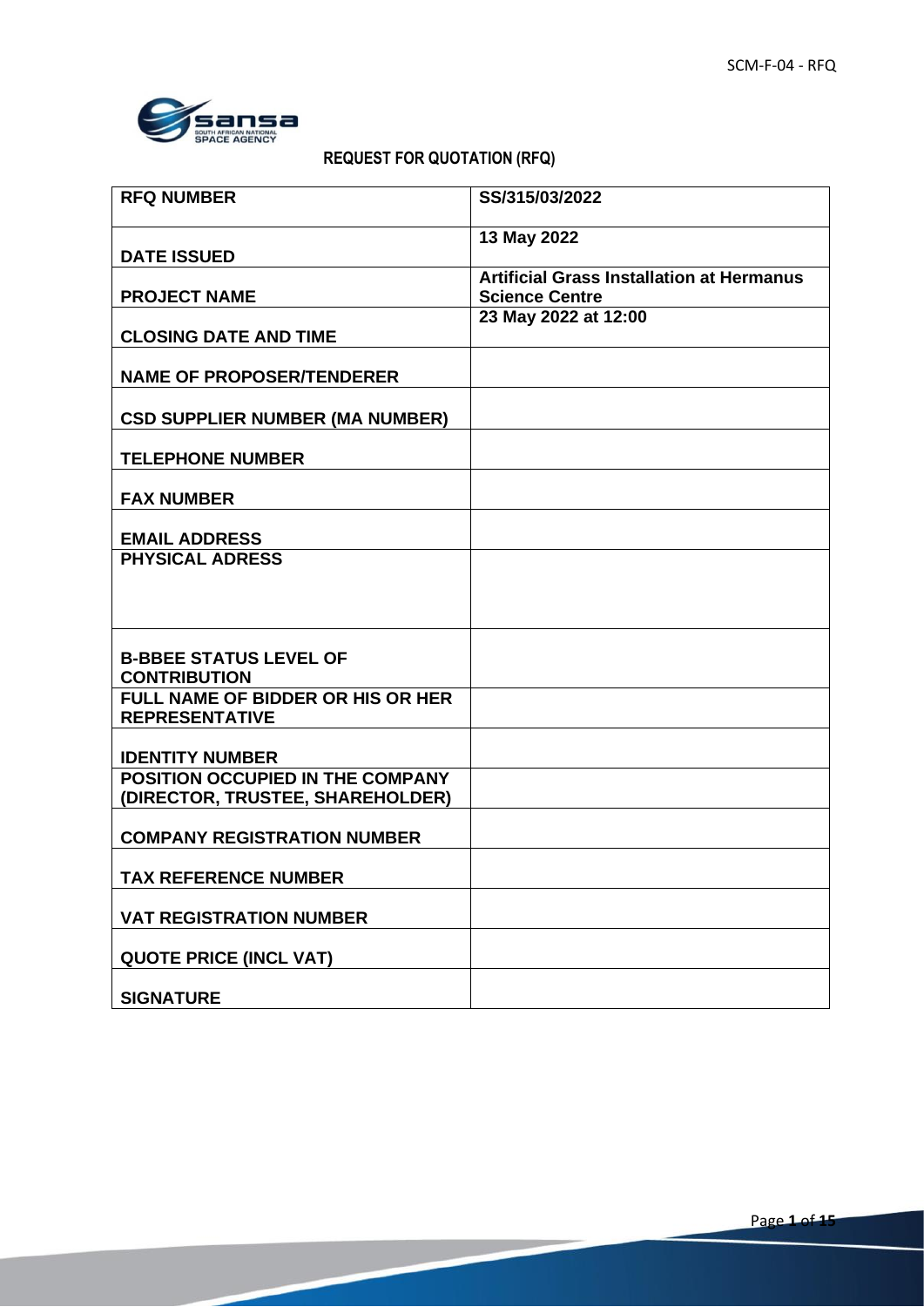## **Full details of directors / trustees / members / shareholders.**

| <b>Full Name</b> | <b>Identity Number</b> | <b>Personal Tax</b><br><b>Reference Number</b> | <b>State Employee</b><br>Number / Persal<br><b>Number</b> |
|------------------|------------------------|------------------------------------------------|-----------------------------------------------------------|
|                  |                        |                                                |                                                           |
|                  |                        |                                                |                                                           |
|                  |                        |                                                |                                                           |
|                  |                        |                                                |                                                           |

#### **1. DECLARATION OF INTEREST (SBD 4)**

Any legal person, including persons employed by the state<sup>1</sup>, SANSA Board members or persons having a kinship with persons employed by the state, including a blood relationship, may make an offer or offers in terms of this invitation to bid (includes a price quotation, advertised competitive bid, limited bid or proposal). In view of possible allegations of favouritism, should the resulting bid, or part thereof, be awarded to persons employed by the state, or to persons connected with or related to them, it is required that the bidder or his/her authorised representative declare his/her position in relation to the evaluating/adjudicating authority where-

- The bidder is employed by the state;
- SANSA Board member; and/or
- the legal person on whose behalf the bidding document is signed, has a relationship with persons/a

person who are/is involved in the evaluation and or adjudication of the bid(s), or where it is known

that such a relationship exists between the person or persons for or on whose behalf the declarant

acts and persons who are involved with the evaluation and or adjudication of the bid

<sup>1</sup>"State" means –

- (a) any national or provincial department, national or provincial public entity or constitutional institution within the meaning of the Public Finance Management Act, 1999 (Act No. 1 of 1999);
	- (b) any municipality or municipal entity;
	- (c) provincial legislature;
	- (d) national Assembly or the national Council of provinces; or
	- Parliament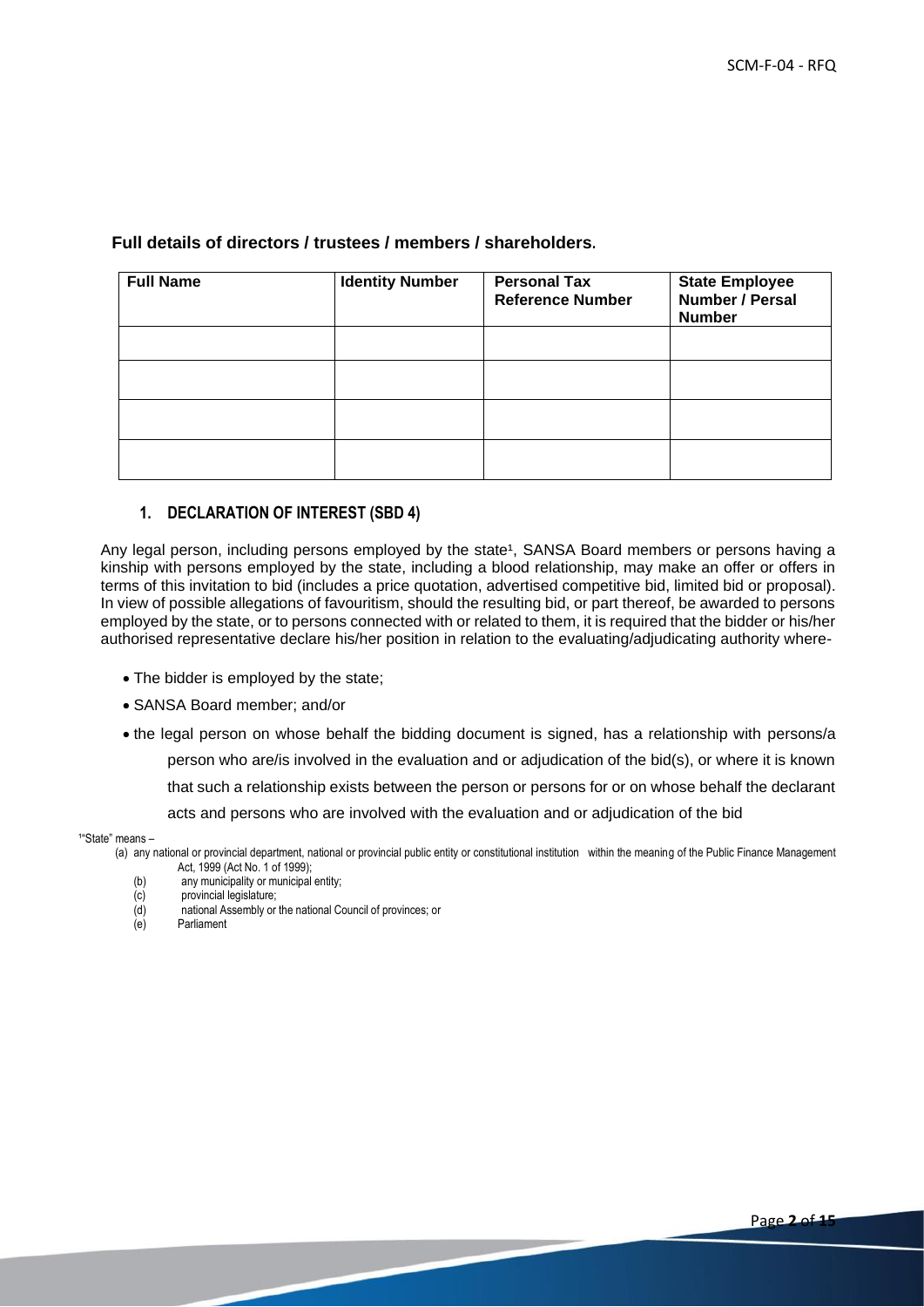$SCMA-E-<sub>0</sub>A - <sub>RE</sub>$ 

| Are you or any person connected with the bidder presently employed by the state?                                                                                                                                                                                                                                                                               |          |
|----------------------------------------------------------------------------------------------------------------------------------------------------------------------------------------------------------------------------------------------------------------------------------------------------------------------------------------------------------------|----------|
| If so, furnish the following particulars:                                                                                                                                                                                                                                                                                                                      | YES/NO   |
| Name of state institution at which you or the person connected to the bidder is employed                                                                                                                                                                                                                                                                       |          |
| If you are presently employed by the state, did you obtain the appropriate authority to undertake<br>remunerative work outside employment in the public sector?<br>If yes, did you attach proof of such authority to the bid document?<br>(Note: Failure to submit proof of such authority, where applicable, may result in the<br>disqualification of the bid | YES/NO   |
|                                                                                                                                                                                                                                                                                                                                                                |          |
| Did you or your spouse, or any of the company's directors / trustees / shareholders / members or their<br>spouses conduct business with the state in the previous twelve months?                                                                                                                                                                               | YES/NO   |
| Do you, or any person connected with the bidder, have any relationship (family, friend, other) with a<br>person employed by the state and who may be involved with the evaluation and or adjudication of this bid?                                                                                                                                             | YES/NO   |
| Are you, or any person connected with the bidder aware of any relationship (family, friend, other) between                                                                                                                                                                                                                                                     | YES / NO |
| any other bidder and any person employed by the state who may be involved with the evaluation and or<br>adjudication of this bid?                                                                                                                                                                                                                              |          |
| Do you or any of the directors / trustees / shareholders / members of the company have any interest in any<br>other related companies whether or not they are bidding for this contract?                                                                                                                                                                       | YES/NO   |

2.1 This Standard Bidding Document must form part of all bids invited.

2.2 It serves as a declaration to be used by institutions in ensuring that when goods and services are being procured, all reasonable steps are taken to combat the abuse of the supply chain management system

2.3 The bid of any bidder may be disregarded if that bidder, or any of its directors have-

- 2.3.1 Abused the institution's supply chain management system
- 2.3.2 Committed fraud or any other improper conduct in relation to such system; or
- 2.3.3 Failed to perform on any previous contract.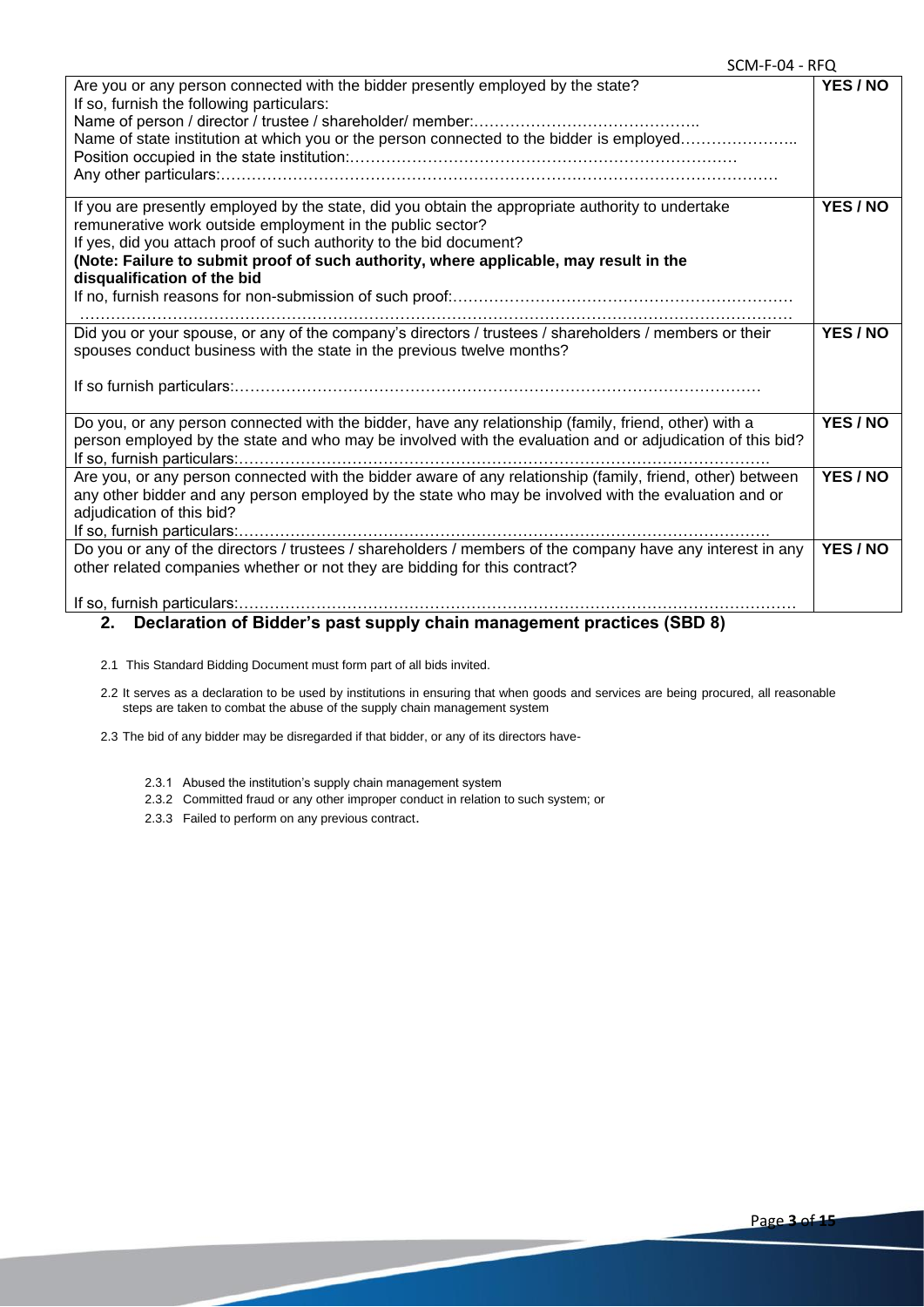**2.4 In order to give effect to the above, the following questionnaire must be completed and submitted with the bid.**

| <b>Item</b> | Question                                                                                                                                                                                                                                       | <b>Yes</b> | <b>No</b>    |
|-------------|------------------------------------------------------------------------------------------------------------------------------------------------------------------------------------------------------------------------------------------------|------------|--------------|
| 2.4.1       | Is the bidder or any of its directors listed on the National Treasury's                                                                                                                                                                        | Yes        | No.          |
|             | database as companies or persons prohibited from doing business with the<br>public sector?                                                                                                                                                     | $\Box$     | $\mathsf{L}$ |
|             | (Companies or persons who are listed on this database were informed in writing of this<br>restriction by the National Treasury after the <i>audi alteram partem</i> rule was applied).                                                         |            |              |
| 2.4.1.1     | If so, furnish particulars:                                                                                                                                                                                                                    |            |              |
| 2.4.2       | Is the bidder or any of its directors listed on the Register for Tender                                                                                                                                                                        | Yes        | No           |
|             | Defaulters in terms of section 29 of the Prevention and Combating of<br>Corrupt Activities Act (No 12 of 2004)?                                                                                                                                |            |              |
|             | To access this Register enter the National Treasury's website, www.treasury.gov.za,<br>click on the icon "Register for Tender Defaulters" or submit your written request for a<br>hard copy of the Register to facsimile number (012) 3265445. |            |              |
| 2.4.2.1     | If so, furnish particulars:                                                                                                                                                                                                                    |            |              |
| 2.4.3       | Was the bidder or any of its directors convicted by a court of law                                                                                                                                                                             | Yes        | No           |
|             | (including a court outside of the Republic of South Africa) for fraud or<br>corruption during the past five years?                                                                                                                             |            |              |
| 2.4.3.1     | If so, furnish particulars:                                                                                                                                                                                                                    |            |              |
| 2.4.4       | Was any contract between the bidder and any organ of state terminated                                                                                                                                                                          | Yes        | No           |
|             | during the past five years on account of failure to perform on or comply<br>with the contract?                                                                                                                                                 | $\Box$     | $\mathsf{L}$ |
| 2.4.4.1     | If so, furnish particulars:                                                                                                                                                                                                                    |            |              |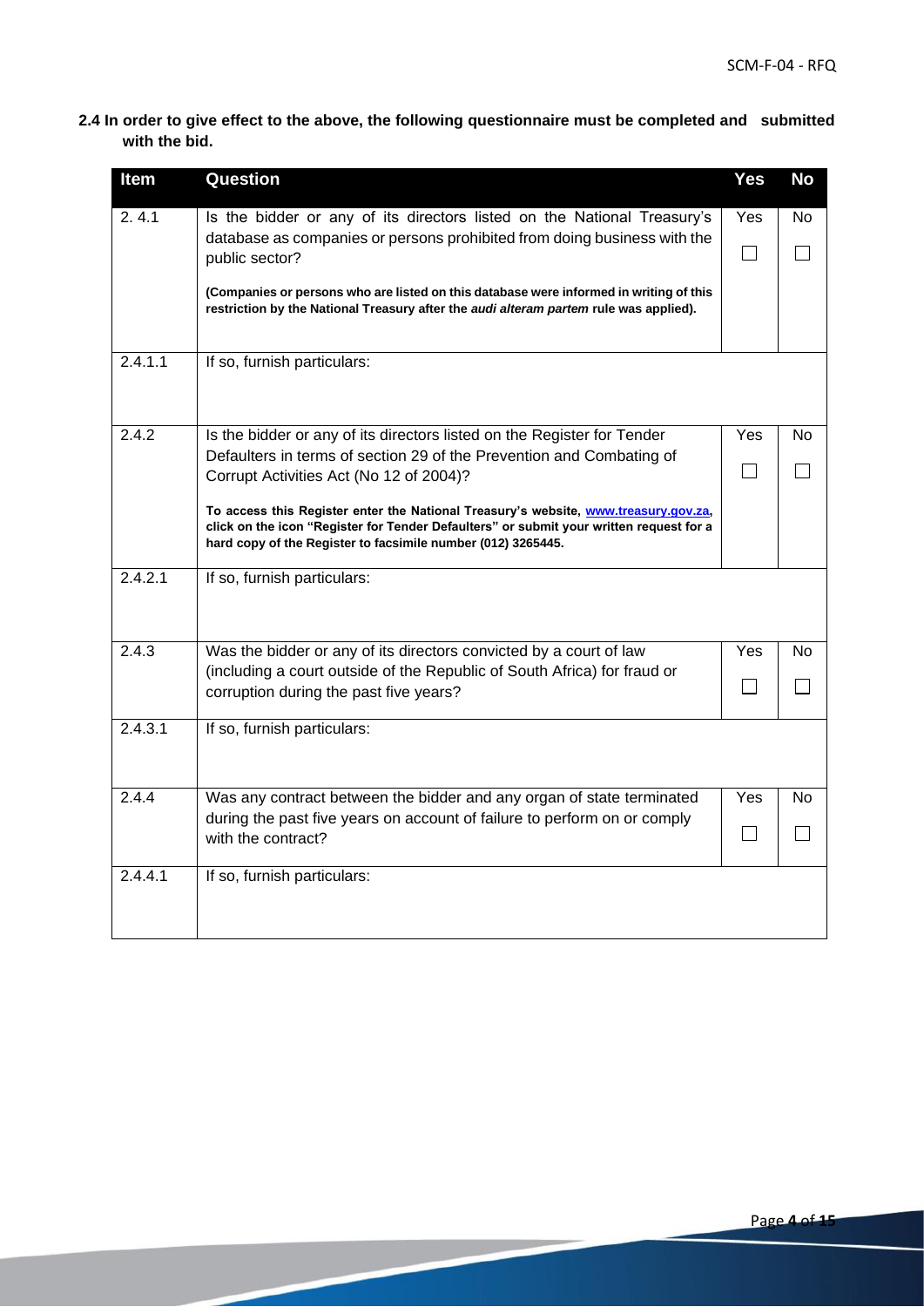# **3. Certificate of Independent Bid Determination (SBD 9)**

- 3.1 This Standard Bidding Document (SBD) must form part of all bids<sup>1</sup> invited.
- 3.2 Section 4 (1) (b) (iii) of the Competition Act No. 89 of 1998, as amended, prohibits an agreement between, or concerted practice by, firms, or a decision by an association of firms, if it is between parties in a horizontal relationship and if it involves collusive bidding (or bid rigging).² Collusive bidding is a *pe se* prohibition meaning that it cannot be justified under any grounds.
- 3.3 Treasury Regulation 16A9 prescribes that accounting officers and accounting authorities must take all reasonable steps to prevent abuse of the supply chain management system and authorizes accounting officers and accounting authorities to:
	- a. disregard the bid of any bidder if that bidder, or any of its directors have abused the institution's supply chain management system and or committed fraud or any other improper conduct in relation to such system.
	- b. cancel a contract awarded to a supplier of goods and services if the supplier committed any corrupt or fraudulent act during the bidding process or the execution of that contract.
- 3.4 This SBD serves as a certificate of declaration that would be used by institutions to ensure that, when bids are considered, reasonable steps are taken to prevent any form of bid-rigging.
- 3.5 In order to give effect to the above, the attached Certificate of Bid Determination (SBD 9) must be completed and submitted with the bid:

<sup>1</sup> Includes price quotations, advertised competitive bids, limited bids and proposals.

**² Bid rigging (or collusive bidding) occurs when businesses, that would otherwise be expected to compete, secretly conspire to raise prices or lower the quality of goods and / or services for purchasers who wish to acquire goods and / or services through a bidding process. Bid rigging is, therefore, an agreement between competitors not to compete.**

#### **Certificate of Independent Bid Determination**

I, the undersigned, in submitting the accompanying bid:

(Bid Number and Description)

in response to the invitation for the bid made by:

(Name of Institution)

do hereby make the following statements that I certify to be true and complete in every respect: I certify, on behalf of:  $\blacksquare$ 

\_\_\_\_\_\_\_\_\_\_\_\_\_\_\_\_\_\_\_\_\_\_\_\_\_\_\_\_\_\_\_\_\_\_\_\_\_\_\_\_\_\_\_\_\_\_\_\_\_\_\_\_\_\_\_\_\_\_\_\_\_\_\_\_\_\_\_\_\_\_

\_\_\_\_\_\_\_\_\_\_\_\_\_\_\_\_\_\_\_\_\_\_\_\_\_\_\_\_\_\_\_\_\_\_\_\_\_\_\_\_\_\_\_\_\_\_\_\_\_\_\_\_\_\_\_\_\_\_\_\_\_\_\_\_\_\_\_\_\_

(Name of Bidder)

- A. I have read and I understand the contents of this Certificate;
- B. I understand that the accompanying bid will be disqualified if this Certificate is found not to be true and complete in every respect;
- C. I am authorized by the bidder to sign this Certificate, and to submit the accompanying bid, on behalf of the bidder;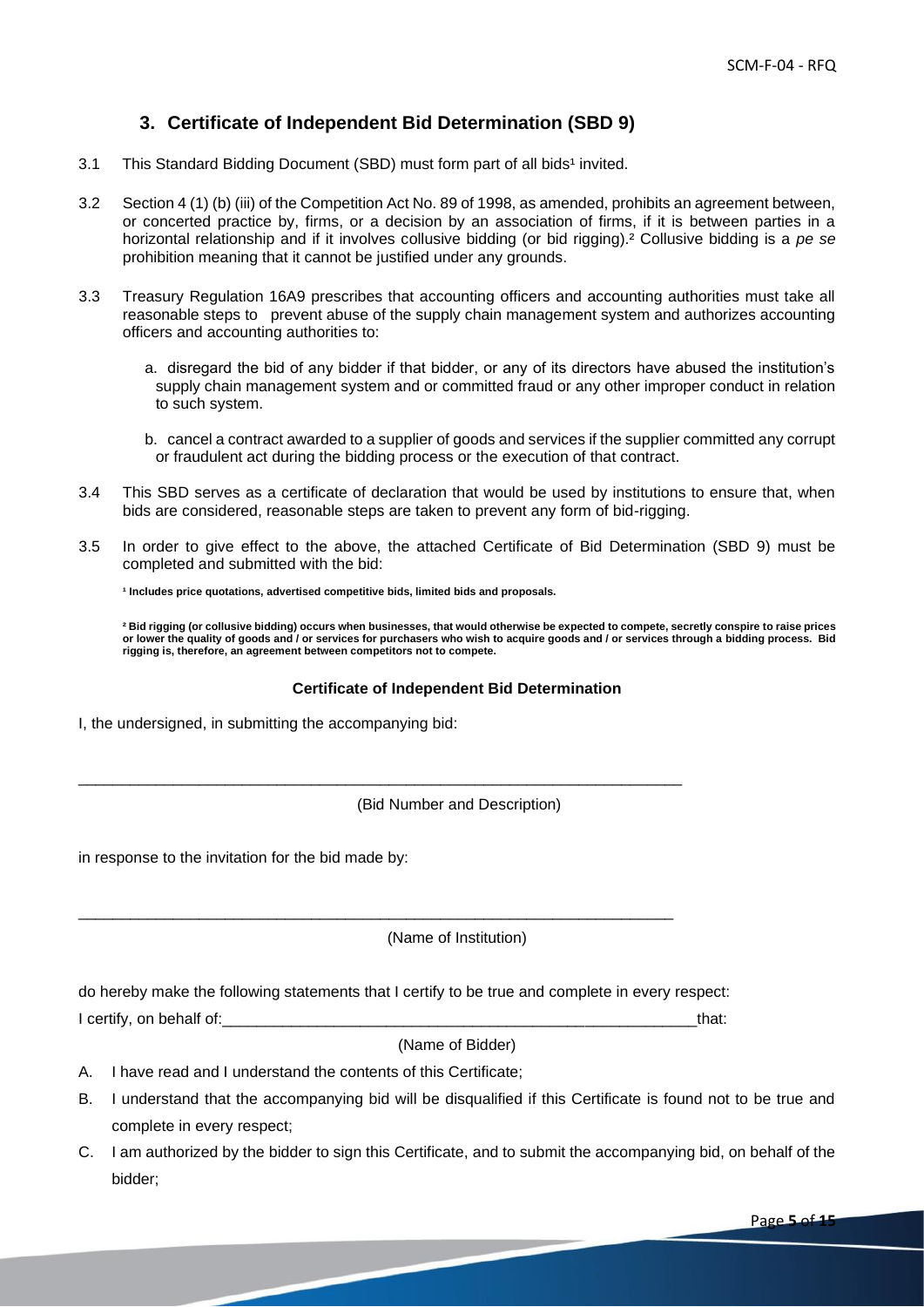- D. Each person whose signature appears on the accompanying bid has been authorized by the bidder to determine the terms of, and to sign the bid, on behalf of the bidder;
- E. For the purposes of this Certificate and the accompanying bid, I understand that the word "competitor" shall include any individual or organization, other than the bidder, whether or not affiliated with the bidder, who:
	- (a) Has been requested to submit a bid in response to this bid invitation;
	- (b) Could potentially submit a bid in response to this bid invitation, based on their qualifications, abilities or experience; and
	- (c) Provides the same goods and services as the bidder and/or is in the same line of business as the bidder
- F. The bidder has arrived at the accompanying bid independently from, and without consultation, communication, agreement or arrangement with any competitor. However, communication between partners in a joint venture or consortium<sup>3</sup> will not be construed as collusive bidding.
- G. In particular, without limiting the generality of paragraphs 6 above, there has been no consultation, communication, agreement or arrangement with any competitor regarding:
	- (i) prices;
	- (ii) geographical area where product or service will be rendered (market allocation)
	- (iii) methods, factors or formulas used to calculate prices;
	- (iv) the intention or decision to submit or not to submit, a bid;
	- (v) the submission of a bid which does not meet the specifications and conditions of the bid; or
	- (vi) bidding with the intention not to win the bid.
- H. In addition, there have been no consultations, communications, agreements or arrangements with any competitor regarding the quality, quantity, specifications and conditions or delivery particulars of the products or services to which this bid invitation relates.
- I. The terms of the accompanying bid have not been, and will not be, disclosed by the bidder, directly or indirectly, to any competitor, prior to the date and time of the official bid opening or of the awarding of the contract.

**³ Joint venture or Consortium means an association of persons for the purpose of combining their expertise, property, capital, efforts, skill and knowledge in an activity for the execution of a contract.**

J. I am aware that, in addition and without prejudice to any other remedy provided to combat any restrictive practices related to bids and contracts, bids that are suspicious will be reported to the Competition Commission for investigation and possible imposition of administrative penalties in terms of section 59 of the Competition Act No 89 of 1998 and or may be reported to the National Prosecuting Authority (NPA) for criminal investigation and or may be restricted from conducting business with the public sector for a period not exceeding ten (10) years in terms of the Prevention and Combating of Corrupt Activities Act No 12 of 2004 or any other applicable legislation.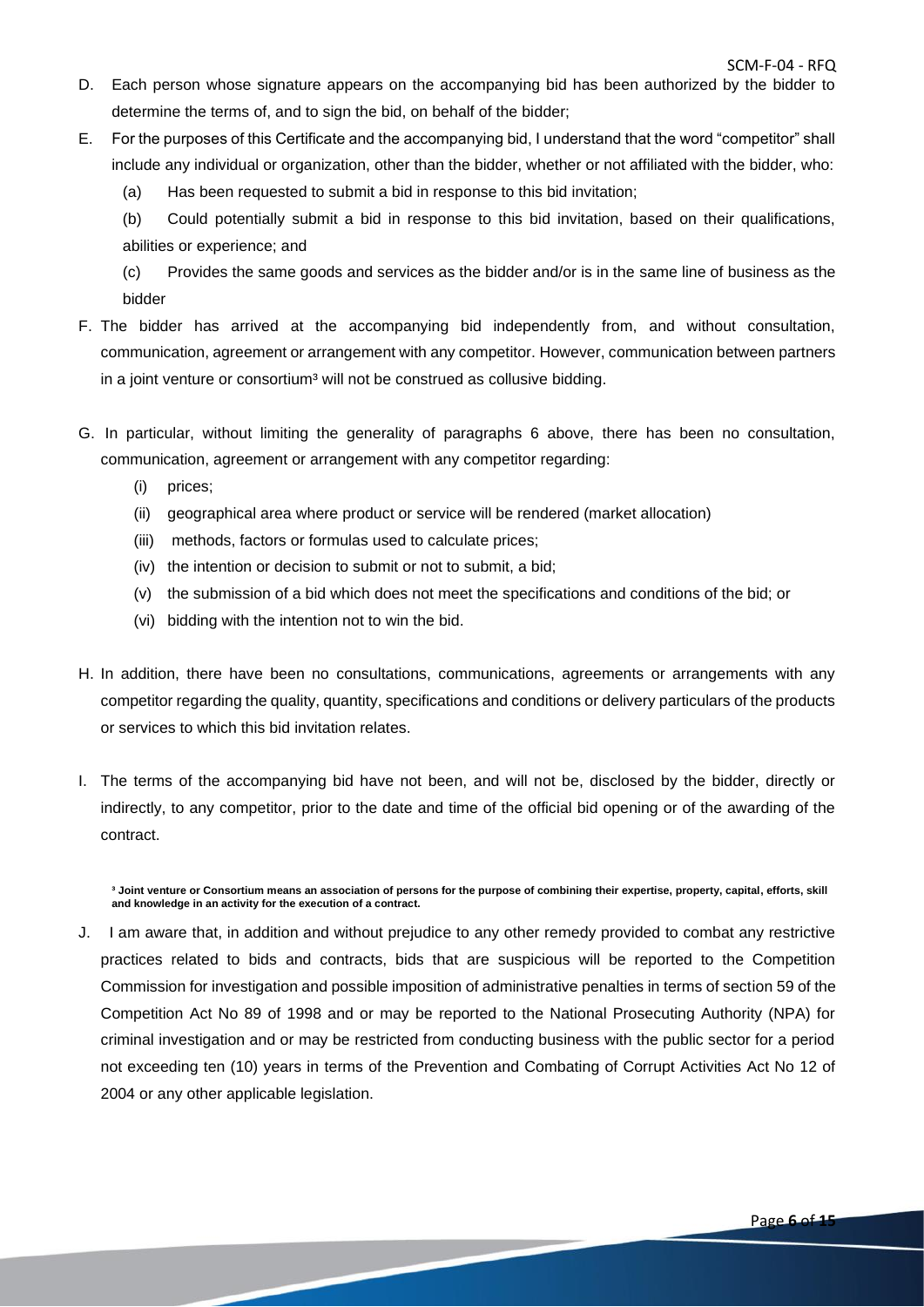# **4 REQUEST FOR QUOTATION FOR ARTIFICIAL GRASS**

4.1 The South African National Space Agency (SANSA) requires a service provider to supply and install artificial grass at the SANSA Science Centre outdoor area behind the interactive exhibit area according to SANSA's requirements. The SANSA Science Centre is located at the Hermanus division of SANSA located at Hospital street in Hermanus, Western Cape.

### **4.2 BACKGROUND TO SANSA**

The South African National Space Agency (SANSA) has a mandate, as outlined in the South African National Space Agency Act, 2008 (Act No 36 of 2008), to co-ordinate and integrate national space science and technology programmes and conduct long-term planning and implementation of space-related activities in South Africa, for the benefit of the citizens of South Africa

### **4.3 SCOPE OF WORK (TERMS OF REFERENCE)**

**SANSA** requires a service provider to install artificial grass and do basic renovations at the Science Centre outdoor area. The SANSA Science Centre is located at the Hermanus division of SANSA located at Hospital street in Hermanus, Western Cape.

If sub-contracting, it is expected from the lead supplier to manage and supervise the entire project (the lead supplier to respond to the RFQ). The lead supplier also needs to ensure compliance of specifications and requirements AND take full responsibility for logistics surrounding the project.

A project plan must be submitted, detailing how the project will be implemented. A Specific timeline is also required.

#### **4.3.1 General works required**

#### **a) Installation of Artificial Grass**

- Flooring of the shaded area with tables: dimensions, 14,5m x 5,1m (approximate size). Install artificial grass.
- Remove grass and replace with artificial grass in areas with the same dimensions 4.7m x 3.1m (x 3) (approximate size).
- Treat area with herbicide to prevent future growth of flora.
- Compact treated area in preparation of installation.
- Black flooring (Damp Course) sheet must be installed in all areas before artificial grass is installed to prevent natural vegetation to flourish.

# **The artificial grass should be 30mm Residential/Commercial artificial grass.**

### **b) Plumbing Work**

- Remove the two basins on the wall and replace with two new Stainless still single well front wall mounting like the attached photo in figure 1. Basin size 545 mm x 380 mm.
- Remove and replace taps with two stainless steel taps like figure 2.
- Patch and repaint the wall after installation of the basins and taps.
- Refurbishment of paving and wooden benches (cleaning, repairs, painting)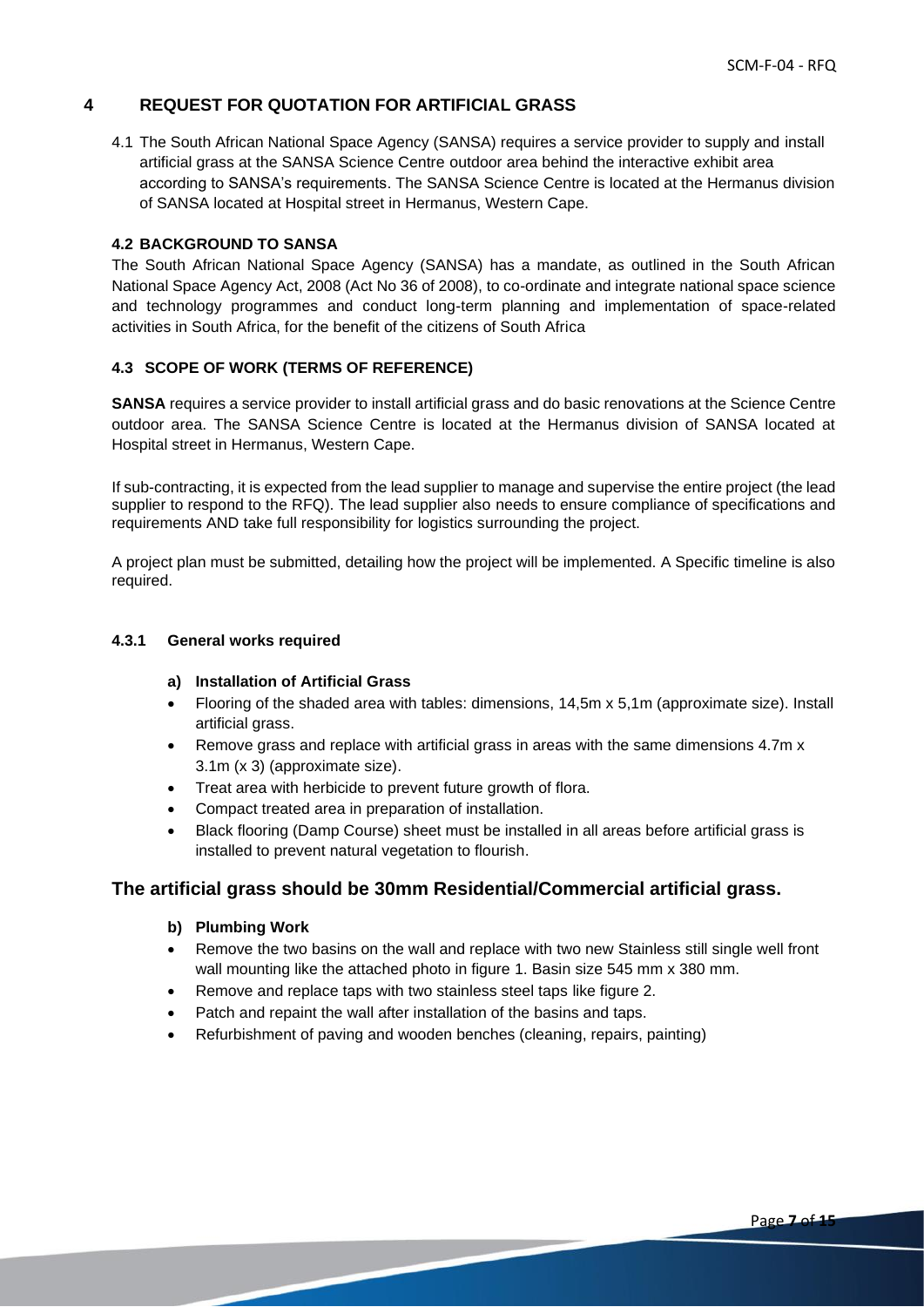



Bidders will have to make appointment to come on site to take measures and inspect the area to provide proper costing.

## **Note:**

- **The highest quality and standard of workmanship is expected, and SANSA will be monitoring the contractor to ensure delivery to expectations.**
- **All building rubble to be removed from site by contractor.**
- **No tools or equipment will be provided by SANSA.**
- **Any damage to surrounding structures caused by the contractor must be repaired to SANSA's satisfaction at the contractor's cost.**
- **The Science Centre is located in Hermanus in the Western Cape. All travel costs must be included in quotation.**

# **5 EVALUATION CRITERIA**

SANSA promotes the concept of "best value" in the award of contracts, as opposed to merely looking for the cheapest price, which does not necessarily provide the best value. Best value incorporates the expertise, experience and technical proposal of the organisation and individuals who will be providing the service and the organisational capacity supporting the project team.

SANSA is committed to achieving Government's transformation objectives in terms of the Preferential Procurement Policy Framework Act.

The value of this bid is estimated not to exceed R500 000 (all applicable taxes included) and

therefore the **80/20** system shall be applicable.

**Please Note: the above amount (R500 000) is not the Budget Amount for this Project but is the Treasury threshold for request for quotation (RFQ).**

The procedure for the evaluation of responsive tenders is **price, functionality (quality) and preference** method. The evaluation of the bids will be conducted in the following two stages:

- Firstly, the assessment of quality will be done in terms of the evaluation criteria (Table 1) and the minimum threshold of 80 points explained below. A bid will be disqualified if it fails to meet the minimum threshold for functionality as per the bid invitation
- Thereafter, only the qualifying bids are evaluated in terms of the 80/20 preference points systems, where the 80 points will be used for price and the 20 points will be awarded to a bidder for attaining the B-BBEE status level of contributor in accordance with the Table below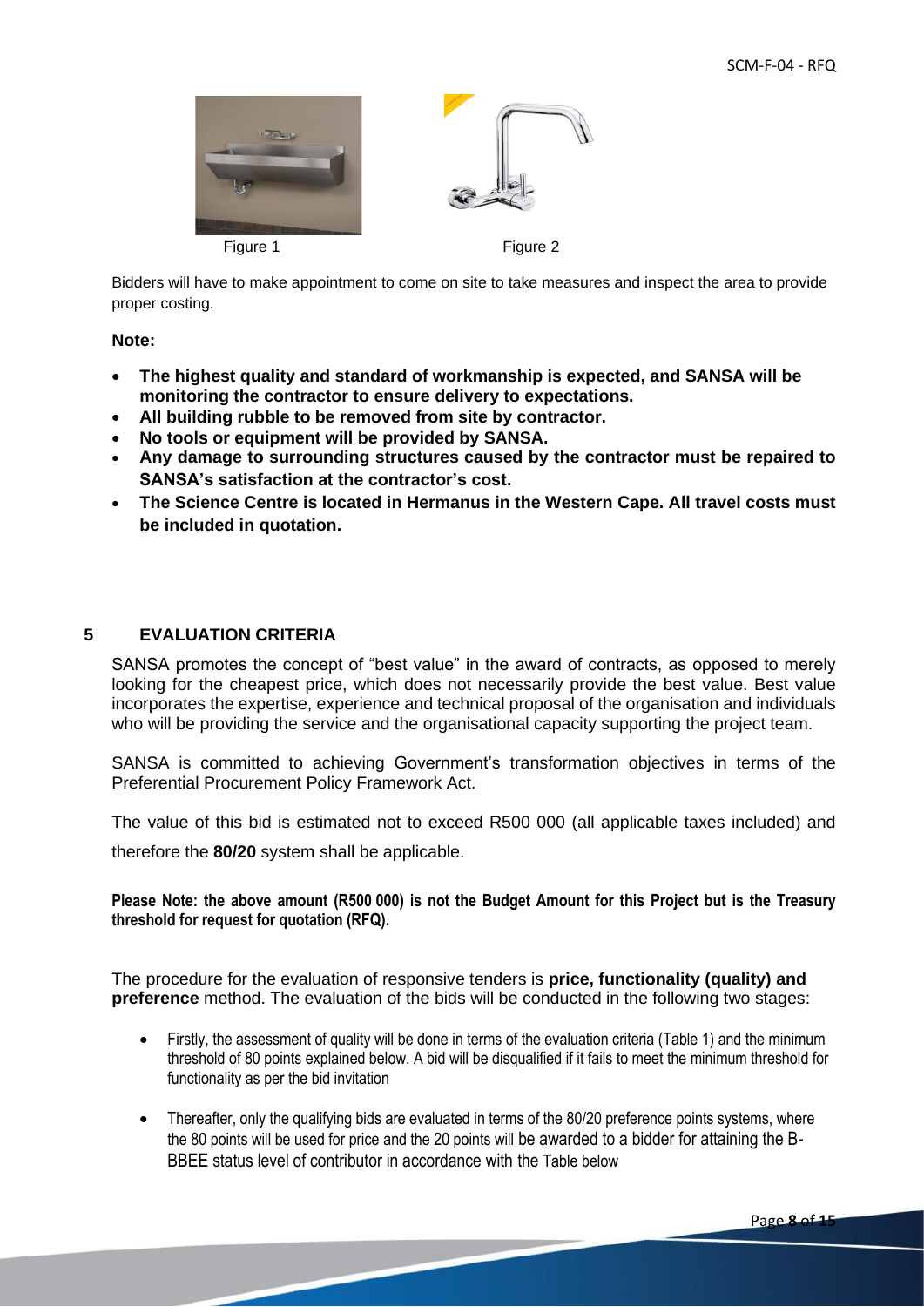# **Preference**

#### **(ORIGINAL/CERTIFIED B-BBEE STATUS LEVEL VERIFICATION CERTIFICATE/SWORN AFFIDAVIT MUST BE SUBMITTED IN ORDER TO QUALIFY FOR PREFERENCE POINTS FOR B-BBEE)**

### **Calculation of points for B-BBEE status level contributor**

Points will be awarded to a bidder for attaining the B-BBEE status level of contributor in accordance with the Table below

| <b>B-BBEE Status Level of</b><br><b>Contributor</b> | <b>Number of points (80/20</b><br>system) |
|-----------------------------------------------------|-------------------------------------------|
| 1                                                   | 20                                        |
| 2                                                   | 18                                        |
| 3                                                   | 14                                        |
| $\overline{4}$                                      | 12                                        |
| 5                                                   | 8                                         |
| 6                                                   | 6                                         |
| $\overline{7}$                                      | 4                                         |
| 8                                                   | $\overline{2}$                            |
| Non-compliant contributor                           | 0                                         |

## *Quality/Functionality:*

Scores will be tabulated to 100 points. Respondents must score **80 points** and over to be assessed on their financial offer and preference score.

The allocation of points for the evaluation of quality/functionality is set out in Table1 below:

## **Table 1:**

| <b>Criteria</b>                     | <b>Maximum Points</b> |
|-------------------------------------|-----------------------|
| <b>Company Experience</b>           | 50                    |
| TimeLine/ Project plan              | 30                    |
| Warranty                            | 20                    |
| Total evaluation points for quality | 100                   |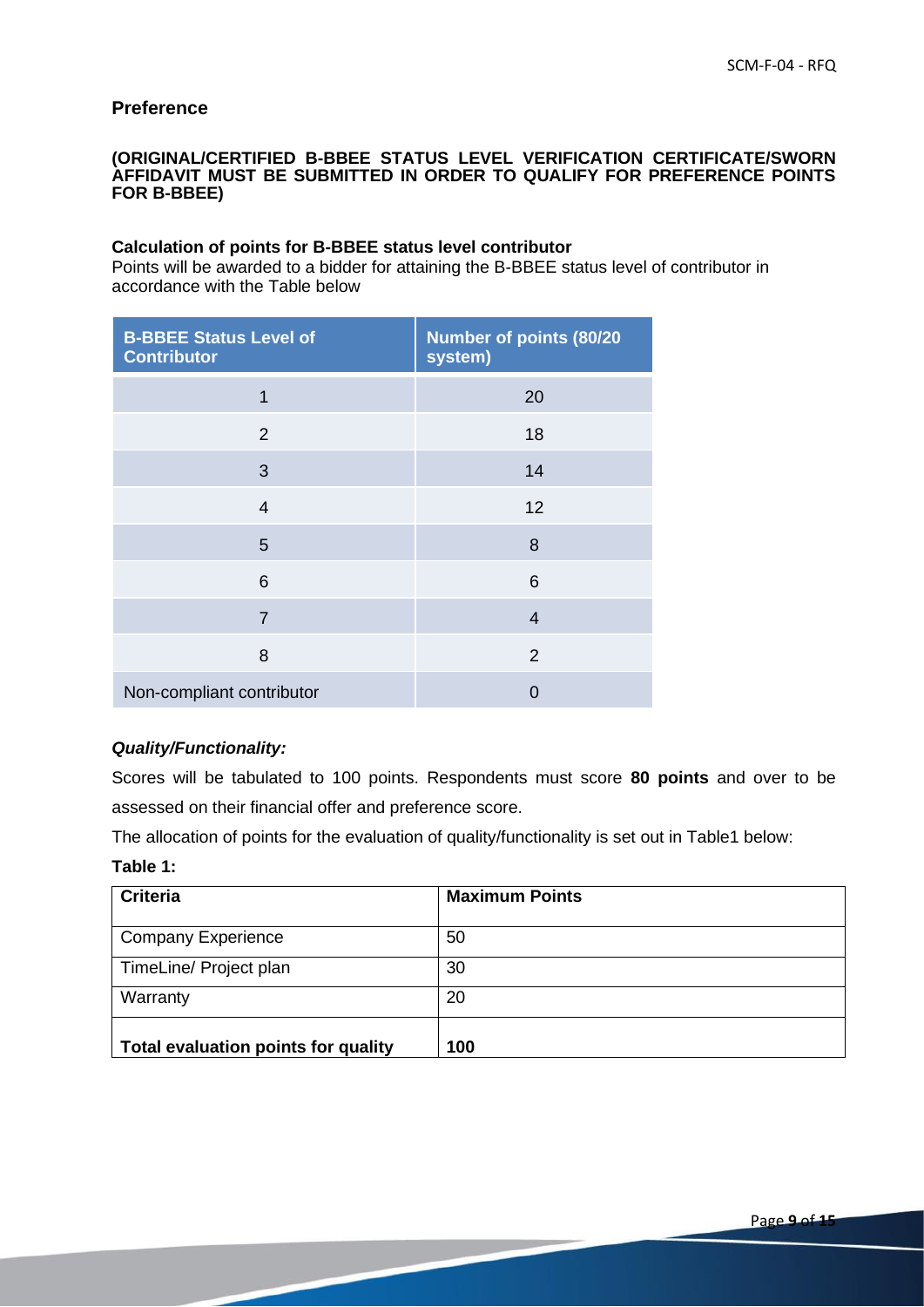# **Evaluation criteria 1: Company Experience**

**Description:** Bidders experience in similar projects or similar areas and conditions in relation to the scope of work.

Bidder should indicate years of experience and briefly describe his/her experience relating to the scope work and provide client recommendation letters of projects of a similar nature

Please note that SANSA will be contacting references as part of the due diligence process for RFQs.

| <b>Criteria</b>     | <b>Maximum Points</b>                                                         |  |  |
|---------------------|-------------------------------------------------------------------------------|--|--|
| Poor(Score= 0)      | Bidder has 0 to less than 2 years' experience and has not provided            |  |  |
|                     | recommendation letters or the letters are not of projects of a similar nature |  |  |
| <b>Satisfactory</b> | Bidder has 2 to less than 5 years' experience and has provided at least 3     |  |  |
| $(Score = 30)$      | recommendation letters of projects of a similar nature                        |  |  |
| Good                | has 5+ years' experience and has provided at least 5<br><b>Bidder</b>         |  |  |
| $(Score=50)$        | recommendation letters of projects of a similar nature                        |  |  |

The description should be put in tabular form as per the below table, and include the following: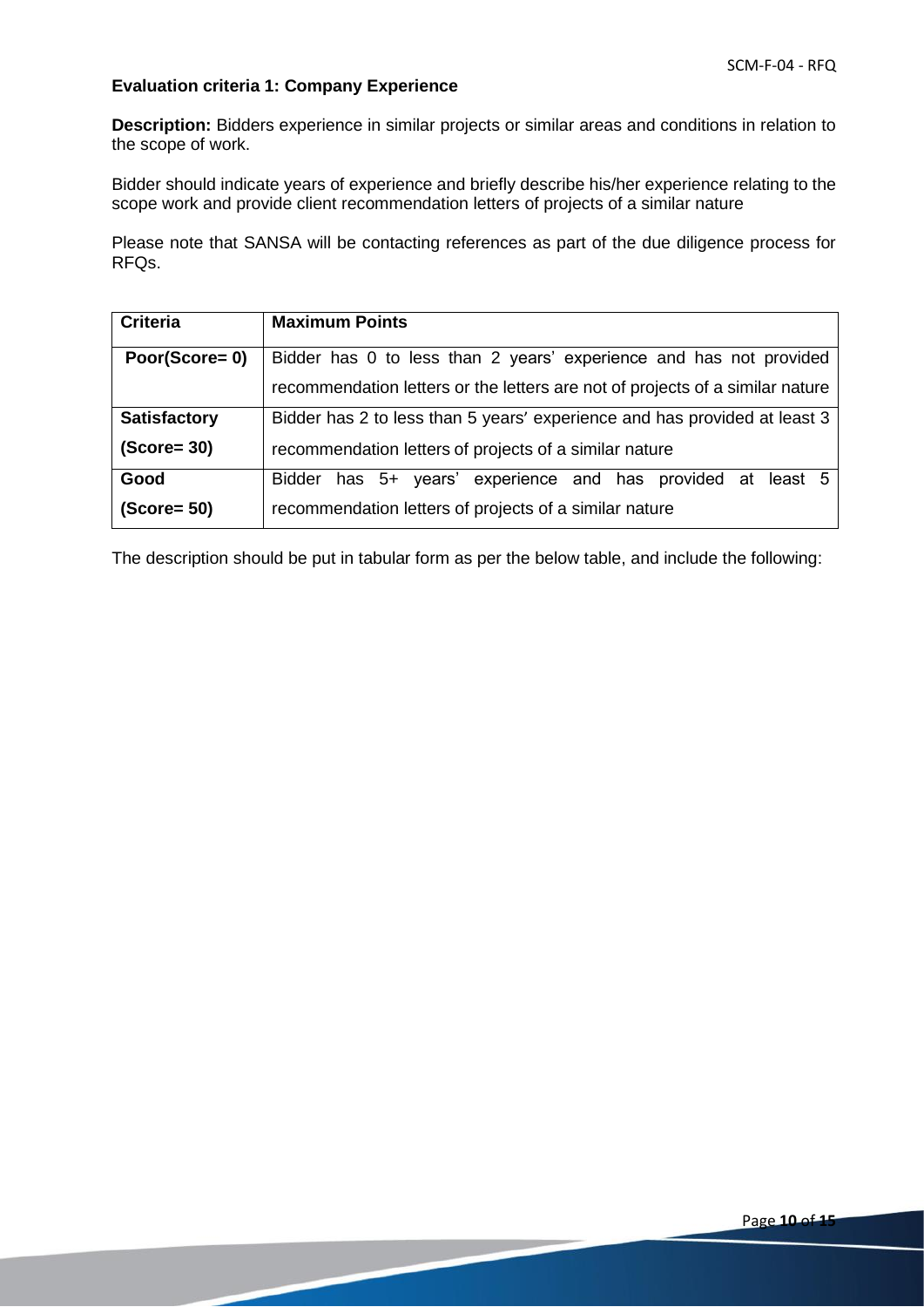$SCMA-E-<sub>0</sub>A - <sub>RE</sub>$ 

| Recent Client (within last<br>3 years) | Name and contact<br>number of Client | <b>Description of Project</b> | <b>Start Date</b><br>and<br>Completed<br>date | J<br>Approximate value of<br>the project |
|----------------------------------------|--------------------------------------|-------------------------------|-----------------------------------------------|------------------------------------------|
|                                        |                                      |                               |                                               |                                          |
|                                        |                                      |                               |                                               |                                          |
|                                        |                                      |                               |                                               |                                          |
|                                        |                                      |                               |                                               |                                          |
|                                        |                                      |                               |                                               |                                          |
|                                        |                                      |                               |                                               |                                          |
|                                        |                                      |                               |                                               |                                          |
|                                        |                                      |                               |                                               |                                          |
|                                        |                                      |                               |                                               |                                          |

**Evaluation criteria 2: Project Plan**

**Description: Potential supplier to submit, with the RFQ, a detailed project plan indicating timelines and also provide an overview of the key personnel allocated for this project.**

| <b>Criteria</b>     | <b>Maximum Points</b>                                                   |
|---------------------|-------------------------------------------------------------------------|
| Poor (Score = $0$ ) | No project plan submitted – doesn't indicate timeline nor key personnel |
| Good                | Supplier submitted overview of the key personnel that was incomplete    |
| $(Score = 20)$      | or had no timeline                                                      |
| <b>Excellent</b>    | Satisfactory and complete overview of the key personnel and timelines   |
| $(Score = 30)$      |                                                                         |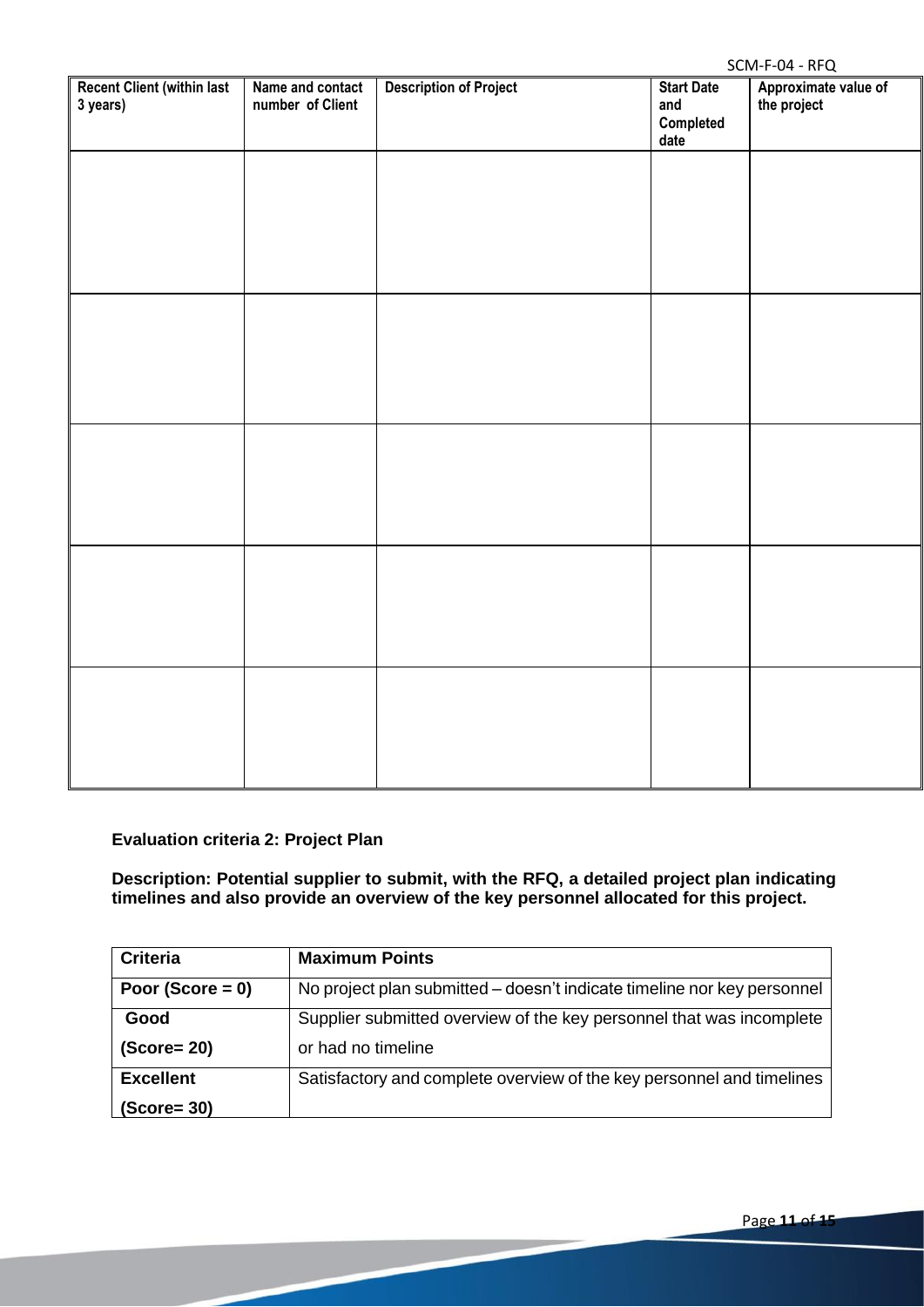# **Evaluation criteria 3: Warranty**

| <b>Criteria</b> | <b>Maximum Points</b>                    |
|-----------------|------------------------------------------|
| Poor            |                                          |
| $(Score=0)$     | No warranty or less than three (3) years |
| Good            |                                          |
| $(Score = 20)$  | A warranty of at least three (3) years   |

# **Description: three (3) year warranty maximum 20 points**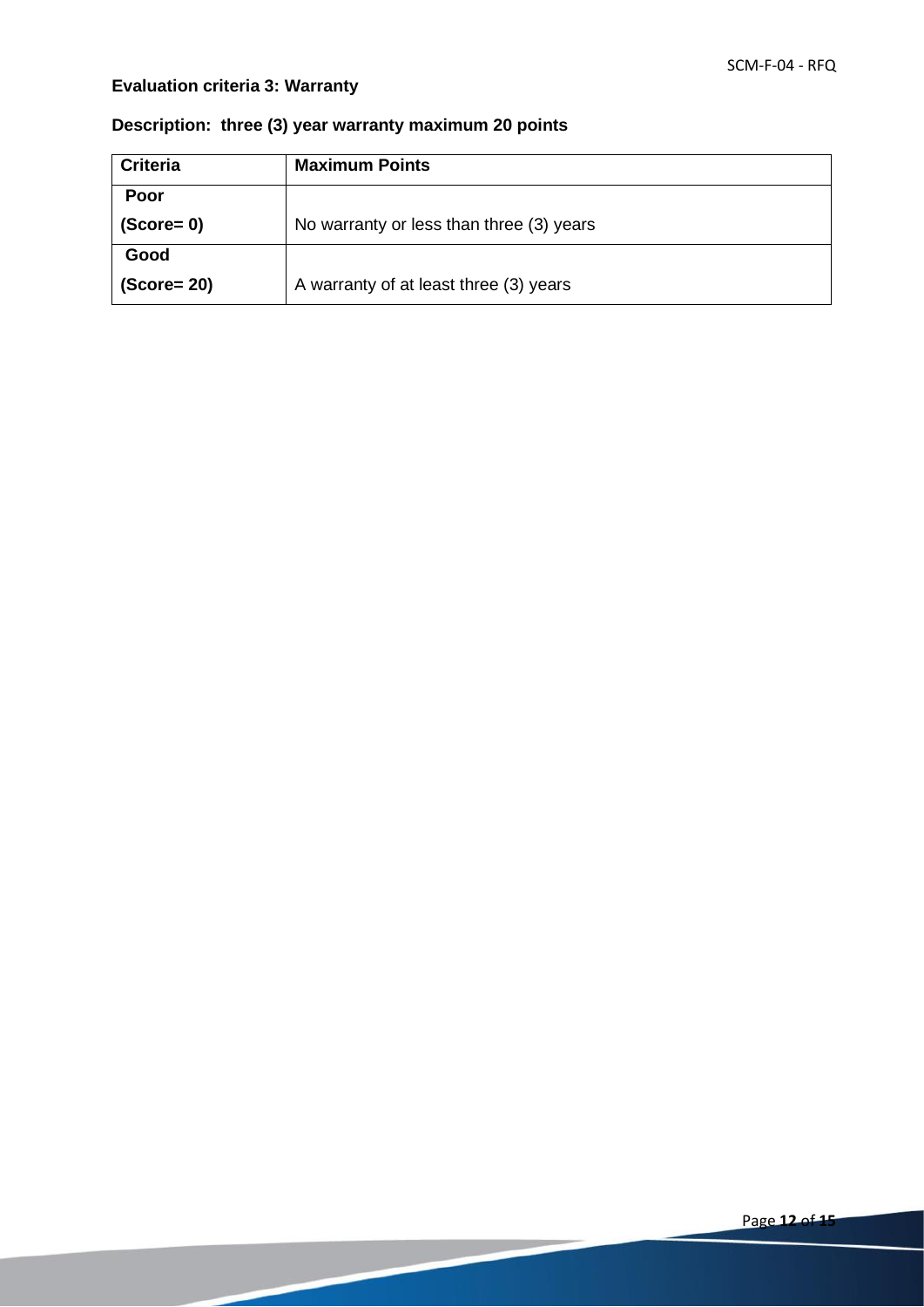# **6. PRICING SCHEDULE**

#### **Pricing Instructions**

- **Bidders must attach a detailed quotation.**
- Price to include all costs with no unspecified cost to allow for a fair evaluation.
- Bidder may subcontract items from the work and in that case the bidder will be responsible for managing the project including payments made to subcontractors.
- Payment will be made based on deliveries and invoice approved by the project manager. **NO UPFRONT PAYMENTS**
- Offer to be valid for **60 days** from the bid closing date.

# **PRICING SCHEDULE 1 - Bidders must attach a detailed quotation.**

## **Total supply and install artificial grass and undertake renovations at the Science Centre**

| <b>No</b> | <b>Description</b>                                                          | <b>Amount Incl</b><br><b>VAT</b> |
|-----------|-----------------------------------------------------------------------------|----------------------------------|
|           | Supply and fit artificial grass as per specification                        |                                  |
| 2.        | Supply and fit two stainless steel basins and taps as per<br>specification  |                                  |
| 3.        | Refurbishment of paving and wooden benches (cleaning, repairs,<br>painting) |                                  |
| 4.        | Other costs - Specify                                                       |                                  |
|           |                                                                             |                                  |
|           | <b>TOTAL Incl VAT</b>                                                       |                                  |

# **NB:**

**Quote to include all costs. Bidders to note the location of the Science Centre and include any costs related to the location in the pricing schedule.** 

**A detailed quotation to be sent with the RFQ.**

**SANSA WILL ONLY PAY THE LEAD SUPPLIER AND THE LEAD SUPPLIER TO PAY THE SUB-CONTRACTORS**

**SANSA reserves the right to select 1 or all of the items in the pricing schedule (item number 1 – 3) depending on available budget.**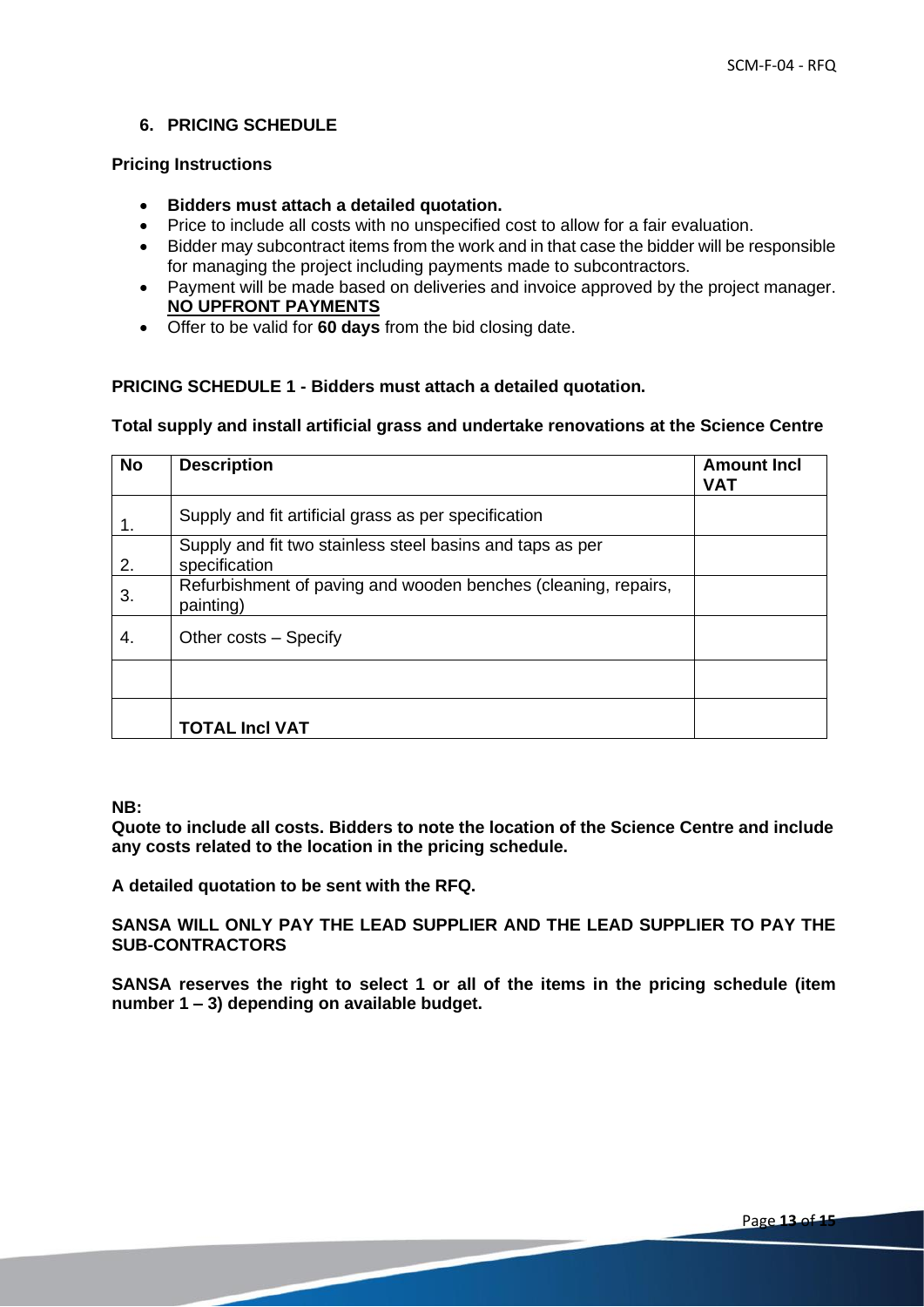# **7. SPECIAL CONDITIONS**

- a) Quotations to be returned to: Nicole Strauss at [nstrauss@sansa.org.za](mailto:nstrauss@sansa.org.za)
- b) Telephonic enquiries SCM Related: (028) 312 1196
- c) For technical enquiries please contact Thandile Vuntu on tvuntu@sansa.org.za
- d) The lead expert shall have an excellent command of both spoken and written English.
- e) The service provider shall commit to post support where and when required by SANSA.
- **f) Quotation to include all costs.**
- **g) Payment will be done on deliverables achieved, with payments done within 30 days of receipt of invoice.**
- h) Contract will not be awarded unless supplier is registered on the Central Supplier Database. A supplier registration summary with a compliance tax status must be submitted with the proposal. Potential suppliers should contact SANSA should they require assistance in registering on the CSD)
- i) The offices of SANSA are situated at the following address: **Hospital Street Hermanus 7200**

## **8. TIMELINES**

The successful service provider must be in the position to start on the project within 5 working days after official order has been issued by SANSA.

### **9. SUPPORTING DOCUMENTATION AND MINIMUM CRITERIA**

In order to demonstrate their capacity and score points with respect to the criteria, tenderers should provide the following supporting documentation.

- a. Original/Certified B-BBEE status level verification certificate/Sworn affidavit must be submitted in order to qualify for preference points for B-BBEE);
- b. Client references letters including organisation name, contact person and contact numbers;
- **c. CSD Registration Summary with a tax compliance status must be provided with the bid document**
- d. The quote must be valid for a period of 30 days
- e. Quotation must reflect a cost breakdown, where applicable, prices quoted must be inclusive of VAT
- f. All pages of quotation must be signed by the responsible person
- g. SANSA has the right to withdraw any quotation at any time within the validity of the quotation.
- **h. SANSA reserves the right to invite suppliers/companies to present their bid proposals for final decision**
- **i. SANSA will not award the contract to any bidder who does not comply with the terms and conditions of the bid document and will at its own discretion appoint next highest scoring bidder**
- **j. SANSA reserves the right to select all or some of the indicated items based on available budget.**